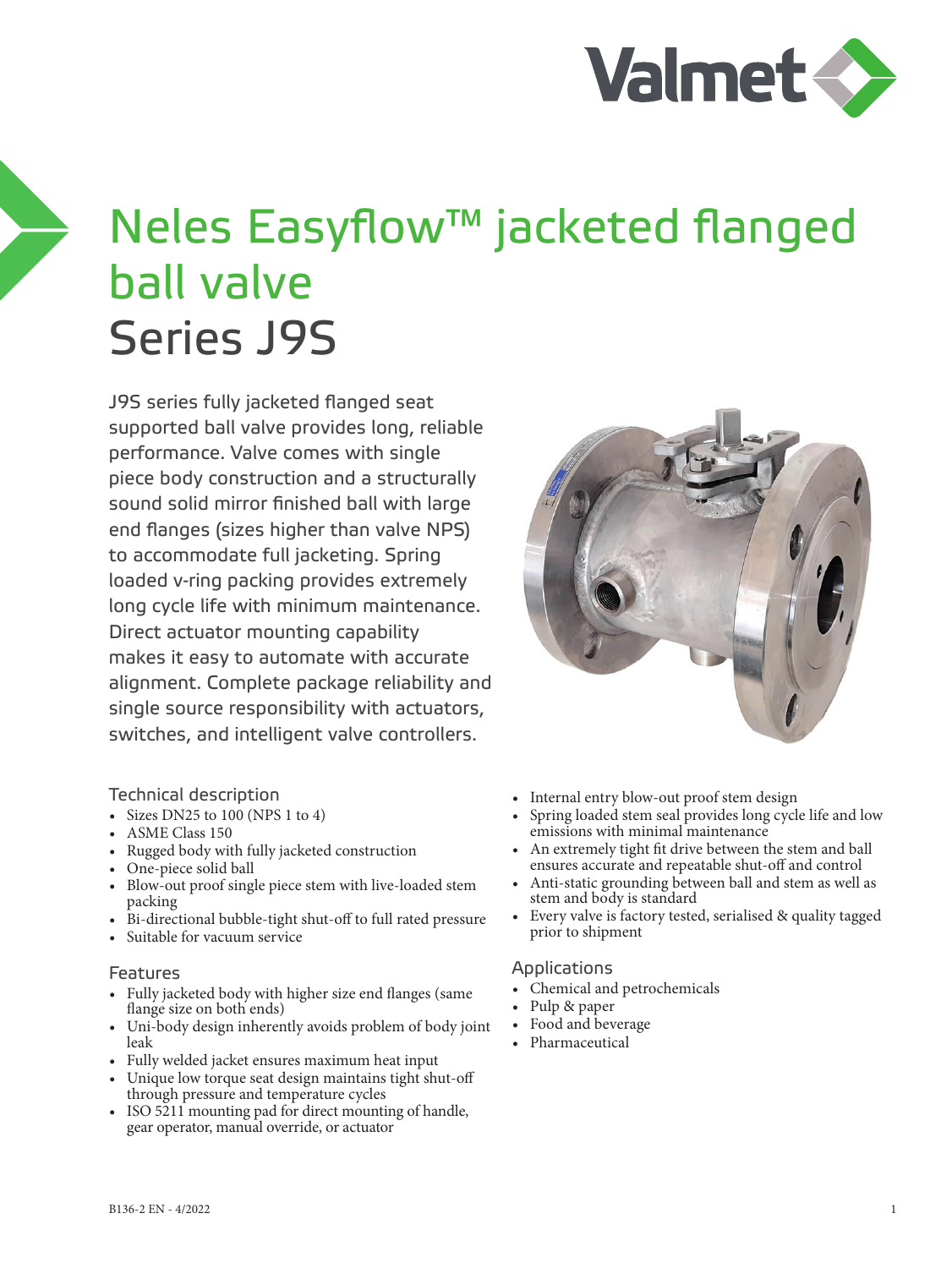# Exploded view and parts list

# DN25 to DN100 one-piece body construction



| Bill of material and parts list |                   |                       |                        |  |  |  |  |  |
|---------------------------------|-------------------|-----------------------|------------------------|--|--|--|--|--|
|                                 |                   | <b>Material</b>       |                        |  |  |  |  |  |
| Part No.                        | Part name         | <b>Carbon</b> steel   | <b>Stainless steel</b> |  |  |  |  |  |
|                                 |                   | $-22$                 | $-36$                  |  |  |  |  |  |
| 1                               | Body              | ASTM A216 Gr. WCB     | ASTM A351 Gr. CF8M     |  |  |  |  |  |
| $\overline{2}$                  | End piece insert  | ASTM A216 Gr. WCB     | ASTM A351 Gr. CF8M     |  |  |  |  |  |
| 3                               | Ball              | 316 Stainless steel   |                        |  |  |  |  |  |
| $\overline{4}$                  | Seat              | TFM™ 1600             |                        |  |  |  |  |  |
| 5                               | Stem              | 316 Stainless steel   |                        |  |  |  |  |  |
| 6                               | Stem washer       | Carbon filled PTFE    |                        |  |  |  |  |  |
| 7                               | Stem seal         | Graphite              |                        |  |  |  |  |  |
| 8                               | Stem retainer 1   | Glass filled PTFE     |                        |  |  |  |  |  |
| 9                               | V-ring stem seal  | TFM™ 1600             |                        |  |  |  |  |  |
| 10                              | Stem retainer 2   | Glass filled PTFE     |                        |  |  |  |  |  |
| 11                              | Outer stem O-ring | Fluoroelastomer (FKM) |                        |  |  |  |  |  |
| 12                              | Inner stem O-ring | Fluoroelastomer (FKM) |                        |  |  |  |  |  |
| 13                              | Disc spring       | Spring steel          |                        |  |  |  |  |  |
| 14                              | Gland flange      | ASTM A216 Gr. WCB     | ASTM A351 Gr. CF8M     |  |  |  |  |  |
| 15                              | Gland stud        | ASTM A193 Gr. B7      | ASTM A193 Gr. B8M      |  |  |  |  |  |
| 16                              | Gland nut         | ASTM A194 Gr. 2H      | ASTM A194 Gr. 8M       |  |  |  |  |  |
| 17                              | Body seal         | Graphite              |                        |  |  |  |  |  |
| 20                              | Body jacket       | ASTM A516 Gr. 70      | ASTM A240 Gr. 316      |  |  |  |  |  |
| 21                              | Drain & vent plug | 316 Stainless steel   |                        |  |  |  |  |  |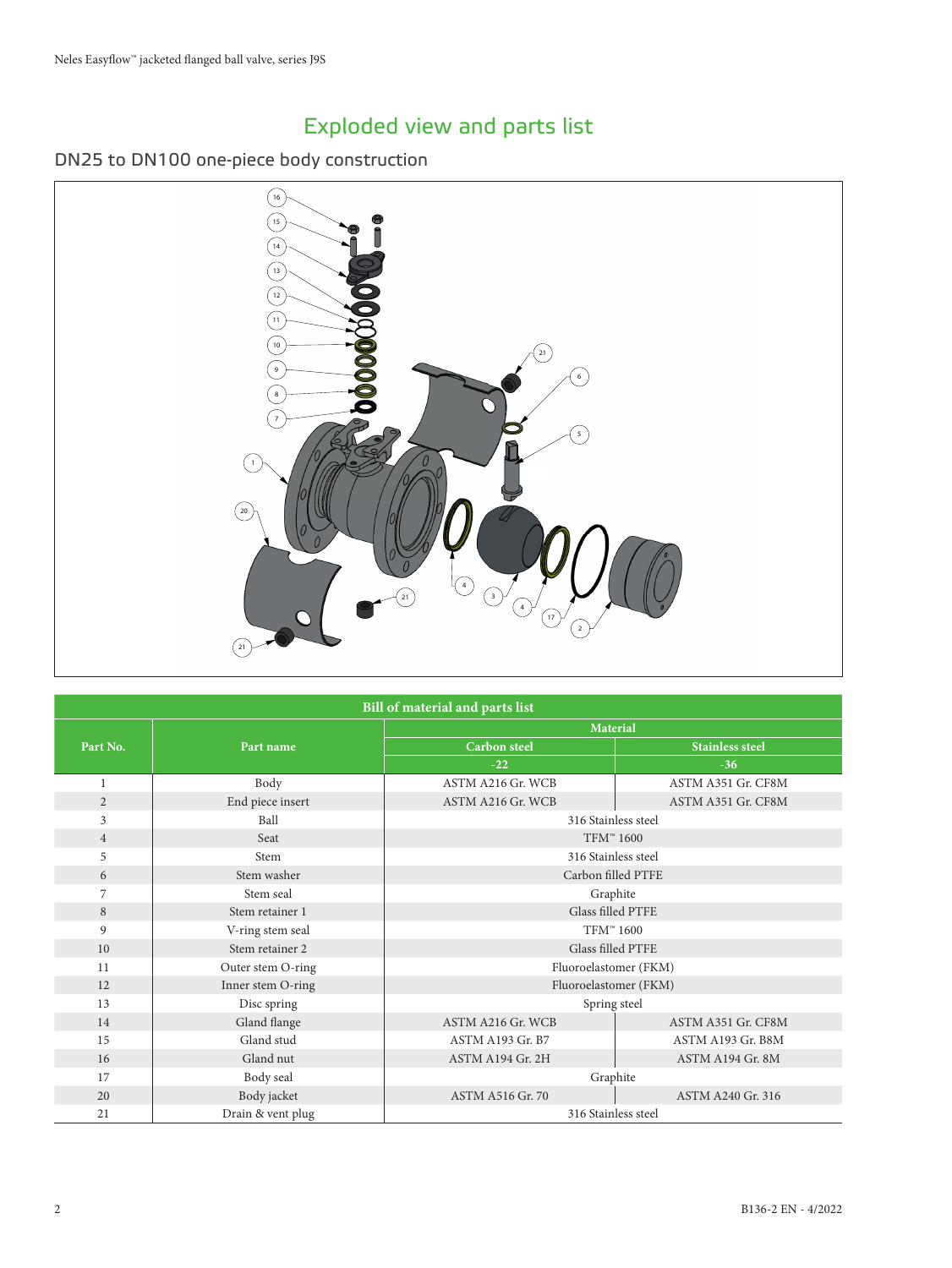| Rating/Nominal diameter: | ASME Class 150 DN 25 - DN 100               |
|--------------------------|---------------------------------------------|
|                          | $(NPS 1 - 4)$                               |
| Flange accommodation:    | <b>ASME B16.5</b>                           |
| Face to face length:     | <b>ASME B16.10</b>                          |
| Vacuum rating:           | 29.91 inch Hg gauge (759.98 mm              |
|                          | Hg gauge or $2x10^{-2}$ Torr or $4x10^{-4}$ |

psia or 99.99% vacuum)

| <b>Technical specifications</b> |
|---------------------------------|
|                                 |

Leakage: No visible leakage Standards followed: ISO 17292, ASME B16.34, API 598, BS EN 12266 Safety level: SIL-3 capable Testing: API 598

## Flow data

The table at right provides flow coefficients for J9S series valves covered in this bulletin.  $C_v$  values represent the flow of water at +60°F through the valve in US gallons per minute at a pressure drop of 1 psi. The metric equivalent,  $K_v$ , is the flow of water at +16°C through the valve in cubic meters per hour at a pressure drop of 1 bar.  $Cv = 1.167$  Kv

|           | Valve size     | Cv   | Kv   |  |  |
|-----------|----------------|------|------|--|--|
| <b>DN</b> | <b>NPS</b>     |      |      |  |  |
| 25        | 1              | 103  | 88   |  |  |
| 40        | 11/2           | 253  | 217  |  |  |
| 50        | $\overline{2}$ | 441  | 378  |  |  |
| 65        | 21/2           | 741  | 635  |  |  |
| 80        | 3              | 1290 | 1105 |  |  |
| 100       | 4              | 2310 | 1979 |  |  |

# Valve body ratings

These are the maximum working pressure ratings of the valve body. The seat ratings, shown on the next page, determine the practical temperature and pressure limitations according to actual

|                | Maximum working pressure, barg |                             |  |  |  |  |  |
|----------------|--------------------------------|-----------------------------|--|--|--|--|--|
| Temperature °C | Class 150                      |                             |  |  |  |  |  |
|                | <b>Carbon steel WCB</b>        | <b>Stainless steel CF8M</b> |  |  |  |  |  |
| $-29$ to $+38$ | 19.6                           | 19                          |  |  |  |  |  |
| 100            | 17.7                           | 16.2                        |  |  |  |  |  |
| 150            | 15.8                           | 14.8                        |  |  |  |  |  |
| 200            | 13.8                           | 13.7                        |  |  |  |  |  |
| 250            | 12.1                           | 12.1                        |  |  |  |  |  |
| Test pressure  | 30                             | 29                          |  |  |  |  |  |

service conditions. Test pressures are recommended pressures for hydrostatic test with the valve ball half open.

|                 | Maximum working pressure, psig |                             |  |  |  |  |  |
|-----------------|--------------------------------|-----------------------------|--|--|--|--|--|
| Temperature °F  | <b>Class 150</b>               |                             |  |  |  |  |  |
|                 | <b>Carbon steel WCB</b>        | <b>Stainless steel CF8M</b> |  |  |  |  |  |
| $-20$ to $+100$ | 285                            | 275                         |  |  |  |  |  |
| 200             | 260                            | 235                         |  |  |  |  |  |
| 300             | 230                            | 215                         |  |  |  |  |  |
| 400             | 200                            | 195                         |  |  |  |  |  |
| 500             | 170                            | 170                         |  |  |  |  |  |
| Test pressure   | 450                            | 425                         |  |  |  |  |  |

# Valve jacket ratings

These are the maximum working pressure ratings of the valve jacket. The seat ratings, shown on the next page, determine the practical temperature and pressure limitations according to actual service conditions. Test pressures are recommended pressures for hydrostatic test of the valve jacket.

|                |                                                | Maximum working pressure, barg                    |                 | Maximum working pressure, psig                 |                                                   |  |  |  |
|----------------|------------------------------------------------|---------------------------------------------------|-----------------|------------------------------------------------|---------------------------------------------------|--|--|--|
| Temperature °C |                                                | Class 150                                         | Temperature °F  | <b>Class 150</b>                               |                                                   |  |  |  |
|                | <b>Carbon</b> steel<br><b>ASTM A516 Gr. 70</b> | <b>Stainless steel</b><br><b>ASTM A20 Gr. 316</b> |                 | <b>Carbon</b> steel<br><b>ASTM A516 Gr. 70</b> | <b>Stainless steel</b><br><b>ASTM A20 Gr. 316</b> |  |  |  |
| $-29$ to $+38$ | 3.6                                            | 3.6                                               | $-20$ to $+100$ | 53                                             | 53                                                |  |  |  |
| 100            | 3.6                                            | 3.6                                               | 200             | 53                                             | 53                                                |  |  |  |
| 150            | 3.6                                            | 3.6                                               | 300             | 53                                             | 53                                                |  |  |  |
| 200            | 3.6                                            | 3.6                                               | 400             | 53                                             | 53                                                |  |  |  |
| Test pressure  | 4                                              | 4                                                 | Test pressure   | 58                                             | 58                                                |  |  |  |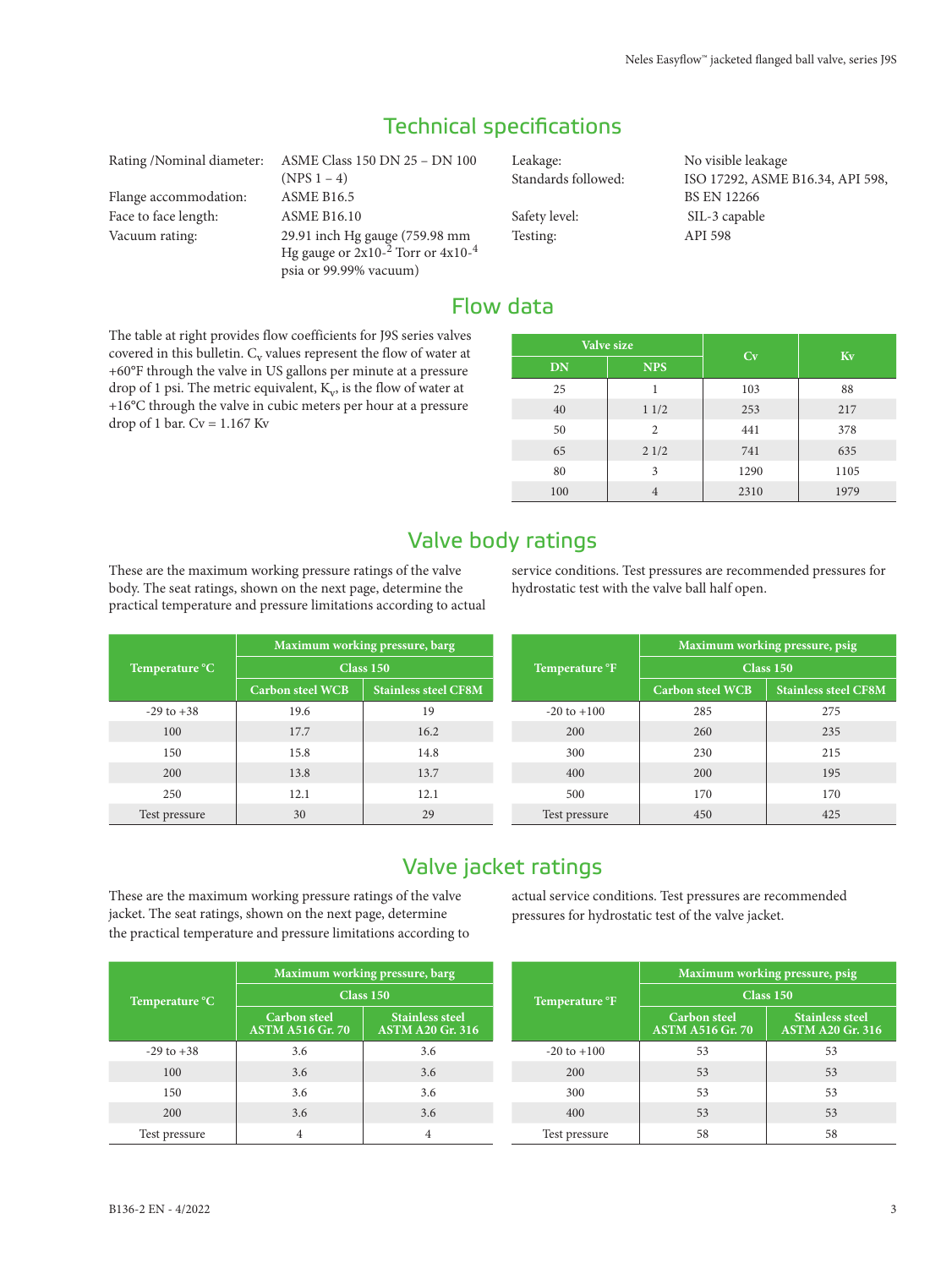# Valve seat ratings

Seat ratings, indicated by solid line in the chart, are based on differential pressure with the valve ball in the fully closed position. The dotted lines indicate the maximum working pressures for WCB carbon steel valve bodies. The combination of dotted and solid lines indicates the maximum valve rating at specific pressure and temperature conditions. Carbon steel valves are rated to -29°C (-20°F). Low temperature limit for TFM™ seat and body seal O-ring is -30°C (-22°F).



## Valve torque data

Use this torque chart as a guide for actuator selection. The recommended minimum actuator torque includes a safety factor, so it is suitable for difficult services such as slurries, semi-solids and non-lubricating media.

| <b>Valve Size</b> | <b>Class 150</b>        |     |          |  |  |  |  |  |
|-------------------|-------------------------|-----|----------|--|--|--|--|--|
|                   | Minimum actuator torque |     |          |  |  |  |  |  |
| <b>DN</b>         | <b>NPS</b>              | N.m | $lb$ -ft |  |  |  |  |  |
| 25                | 1                       | 12  | 9        |  |  |  |  |  |
| 40                | 11/2                    | 30  | 22       |  |  |  |  |  |
| 50                | $\overline{2}$          | 44  | 32       |  |  |  |  |  |
| 65                | 21/2                    | 66  | 49       |  |  |  |  |  |
| 80                | 3                       | 90  | 66       |  |  |  |  |  |
| 100               | $\overline{4}$          | 195 | 144      |  |  |  |  |  |

# Actuator selection

Selected rack and pinion actuator sizes in the chart are based on the recommended minimum actuator torque and 4 barg minimum air supply pressure. Selected spring return actuator size is suitable for fail open or fail close configuration. Unless otherwise specified, actuator will be set for fail close.

Actuators may be direct mounted or direct mounted with sleeve or mounted using bracket & coupler. For all these cases, the mounting sets include respective fasteners in addition to the above said components.

|     | <b>Valve Size</b> | Class 150                        |                      |  |  |  |  |  |
|-----|-------------------|----------------------------------|----------------------|--|--|--|--|--|
|     |                   | Actuator, 4 barg min. air supply |                      |  |  |  |  |  |
| DN  | <b>NPS</b>        | <b>RNP DA</b>                    | <b>RNP SR</b>        |  |  |  |  |  |
| 25  | 1                 | RNP <sub>40</sub>                | RNP 63 SR 40         |  |  |  |  |  |
| 40  | 11/2              | RNP 63                           | RNP 90 SR 40         |  |  |  |  |  |
| 50  | $\mathfrak{D}$    | <b>RNP 80</b>                    | RNP 100 SR 40        |  |  |  |  |  |
| 65  | 21/2              | <b>RNP 90</b>                    | RNP 110 SR 40        |  |  |  |  |  |
| 80  | 3                 | <b>RNP 90</b>                    | RNP 150 SR 40        |  |  |  |  |  |
| 100 |                   | <b>RNP125</b>                    | <b>RNP 175 SR 40</b> |  |  |  |  |  |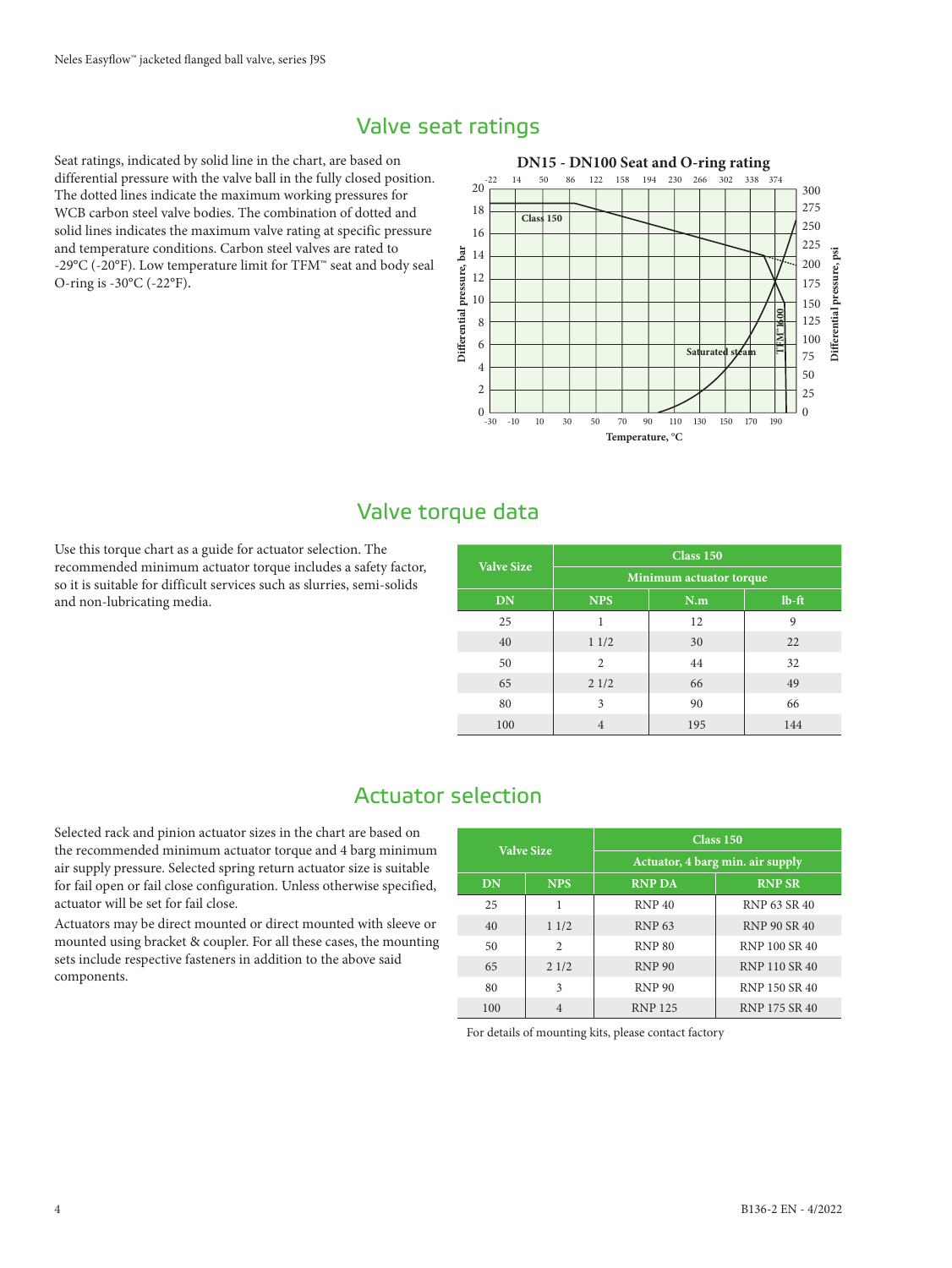

|         | Valve size  |     | m    | ØB   | ØC    | ØD  | ØF    | ØN   | M              | Ē     |      | $\bf K$  | <b>ISO</b>      | $\epsilon$     | ØR | ØH  | G.             |      | Weight |
|---------|-------------|-----|------|------|-------|-----|-------|------|----------------|-------|------|----------|-----------------|----------------|----|-----|----------------|------|--------|
| DN      | <b>NPS</b>  | A   |      |      |       |     |       |      |                |       |      |          | 5211            | э              |    |     |                |      | (kg)   |
| 25x50   | 1x2         | 127 | 14.3 | 25   | 92.1  | 150 | 120.7 | 19.1 | 4              | 59.8  | 12   |          | F <sub>05</sub> | $\overline{4}$ | M6 | 50  | 9              | 8.3  | 5.8    |
| 40x65   | 1.1/2x2.1/2 | 165 | 15.9 | 38   | 104.8 | 180 | 139.7 | 19.1 | $\overline{4}$ | 85    | 17   | $\sigma$ | <b>F05</b>      | 4              | 8  | 50  | 1 <sup>1</sup> | 7.3  | 10.8   |
| 50x80   | 2x3         | 178 | 17.5 | 50.8 | .27   | 190 | 152.4 | 19.1 | 4              | 96    | 21.5 | 6        | F <sub>07</sub> | 4              | 9  | 70  | 14             | 18.2 | 13.5   |
| 65x100  | 2.1/2x4     | 190 | 22.3 | 64.1 | 157.2 | 230 | 190.5 | 19.1 | 8              | 118.6 | 21.5 | 6        | F07             | 4              | Q  | 70  | 14             | 18.8 | 23.7   |
| 80x100  | 3x4         | 203 | 22.3 | 76.2 | 157.2 | 230 | 190.5 | 19.1 | 8              | 129   | 27   | 8        | F10             | 4              | 11 | 102 | 17             | 28.2 | 26.5   |
| 100x150 | 4x6         | 229 | 23.9 | 100  | 215.9 | 280 | 241.3 | 22.2 | 8              | 153   | 26.3 | 12       | F10             | 4              | 11 | 102 | 17             | 23.5 | 45     |

All dimensions are in mm.

Weight indicated is for valve with NPT threads for jacketing. Please contact factory for manual hand lever option.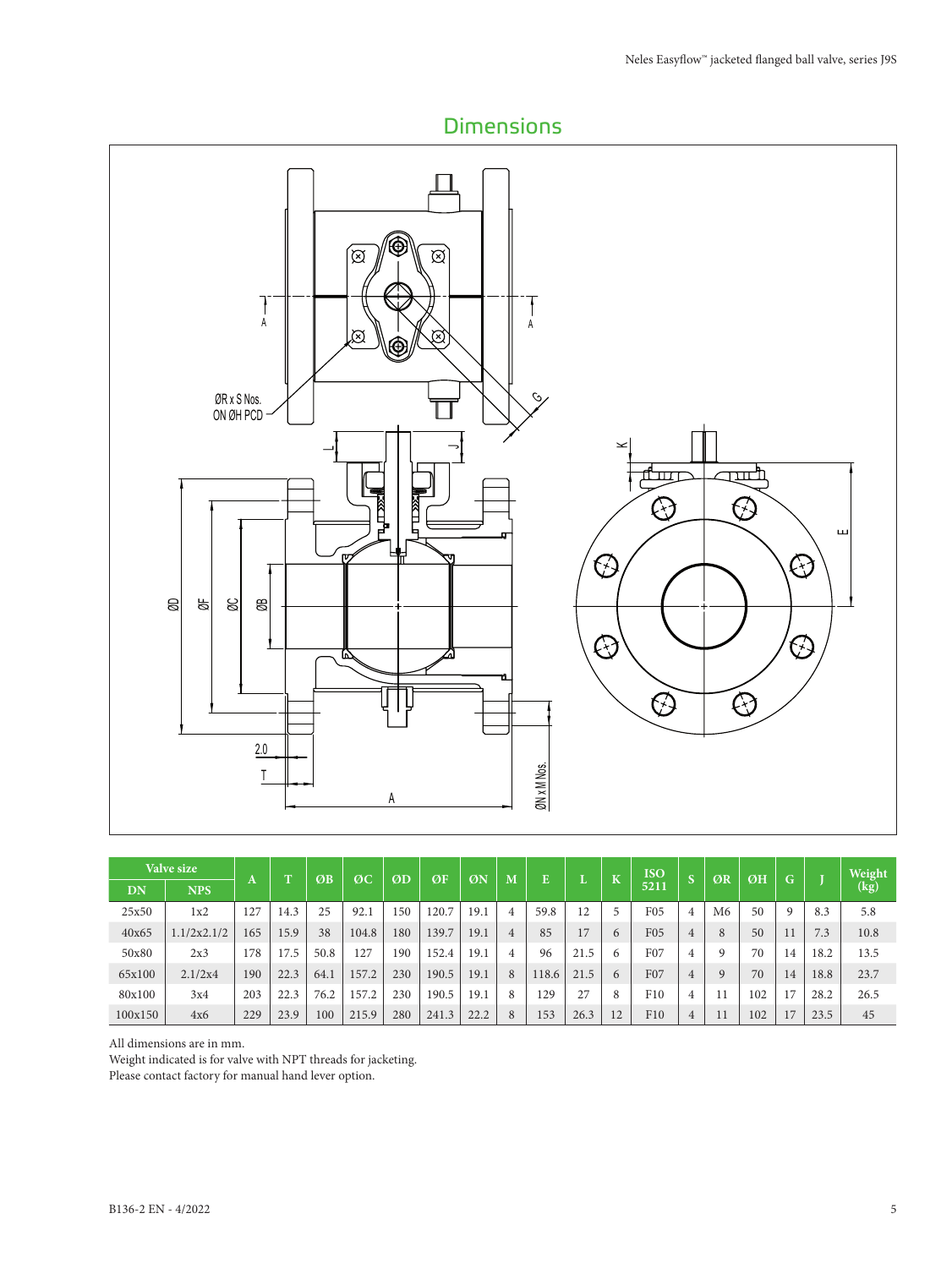## How to order

|  |                 |    | <u>and the second contract of the second contract of the second contract of the second contract of the second contract of the second contract of the second contract of the second contract of the second contract of the second</u> |     |  |  |
|--|-----------------|----|--------------------------------------------------------------------------------------------------------------------------------------------------------------------------------------------------------------------------------------|-----|--|--|
|  | TQ <sub>S</sub> | -- |                                                                                                                                                                                                                                      | -56 |  |  |

| п.  | Size, DN (NPS ref.) x end flange                                           | 5. | <b>Ball material</b>    |
|-----|----------------------------------------------------------------------------|----|-------------------------|
| 25  | $25(1) \times 50(2)$                                                       | 36 | 316 Stainless steel     |
| 40  | $40(1.1/2)$ x 65 (2.1/2)                                                   |    |                         |
| 50  | 50 $(2)$ x 80 $(3)$                                                        | 6. | <b>Stem material</b>    |
| 65  | $65(2.1/2) \times 100(4)$                                                  | 36 | 316 Stainless steel     |
| 80  | $80(3) \times 100(4)$                                                      | 43 | 17-4PH Stainless steel  |
| 100 | $100(4)$ x 150 (6)                                                         |    |                         |
|     |                                                                            |    |                         |
|     | e.g. $25 = DN 25 (1)$ x DN 50 (2) Valve will have nominal bore sizes of DN | 7. | Seat and seal materials |
|     | 25 (1) with both side end flanges of DN 50 (2) size                        | ZG | TFM™ 1600 / Graphite    |
|     |                                                                            |    |                         |
| 2.  | <b>Series</b>                                                              |    |                         |
| J9S | Fully jacketed                                                             | 8. | O-Ring material         |
|     |                                                                            | 53 | Fluoroelastomer (FKM)   |

| 3. | Flange / rating        |                          |                                                                                   |
|----|------------------------|--------------------------|-----------------------------------------------------------------------------------|
| 15 | <b>ASME Class 150</b>  |                          | <b>Options</b>                                                                    |
|    |                        | $\overline{\phantom{a}}$ | Blank, standard option with jacket connections $3 \times 1/2$ NPT<br>female screw |
|    | <b>Body Material</b>   | FC                       | Jacket connections $3 \times \frac{1}{2}$ flanges Class 150                       |
| 22 | Carbon steel (WCB)     |                          |                                                                                   |
| 36 | Stainless steel (CF8M) |                          |                                                                                   |

TFM™ is a trademark of Dyneon, a 3M Company

#### **NOTE**:

As the use of the valve is application specific, a number of factors should be taken into account when selecting a valve for a given application.

Therefore, some of the applications in which the valves are used are outside the scope of this document.

If you have any questions concerning the use, application or compatibility of the valve with the intended service, contact nearest Valmet sales office for more information.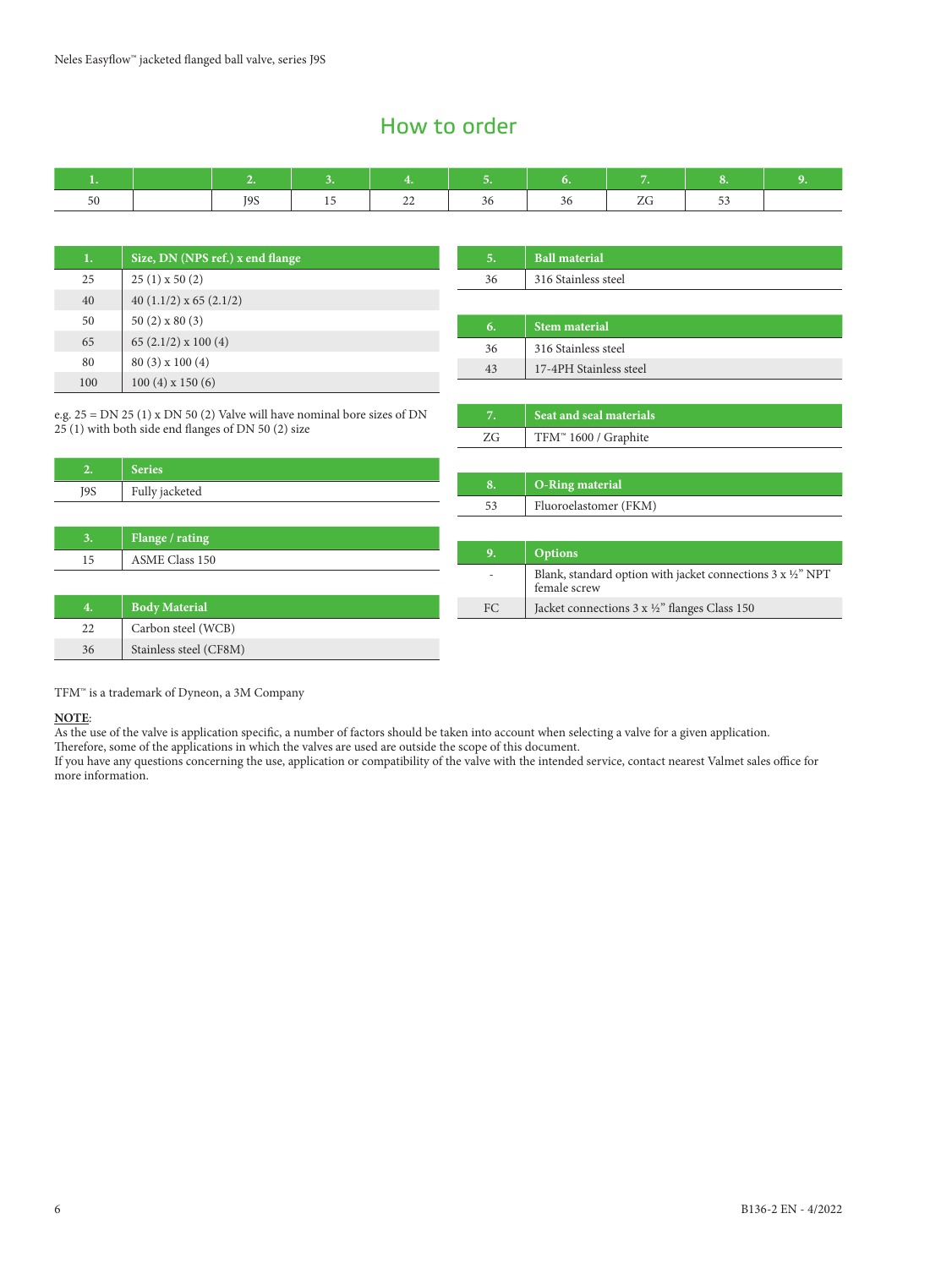Neles Easyflow™ jacketed flanged ball valve, series J9S